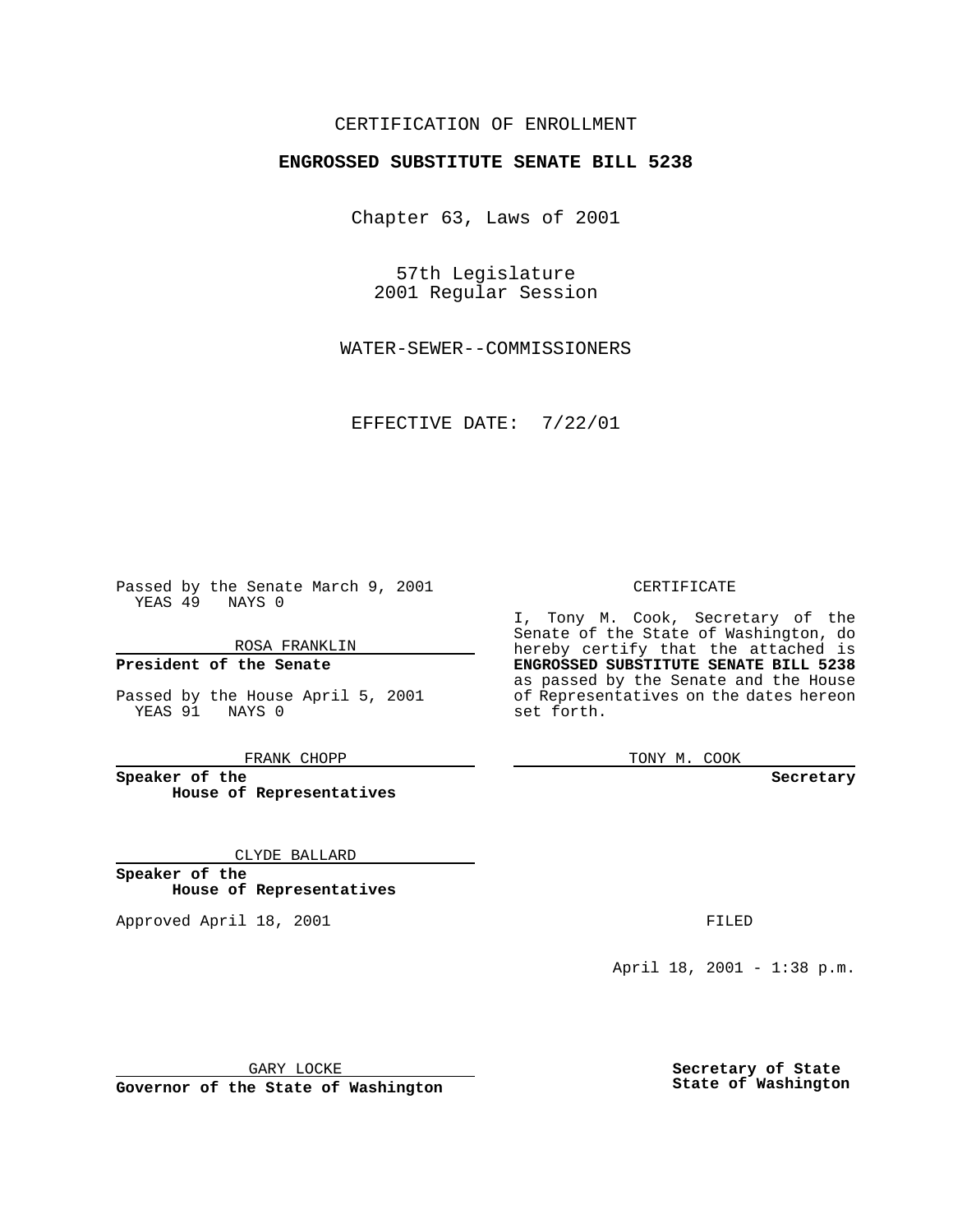## **ENGROSSED SUBSTITUTE SENATE BILL 5238** \_\_\_\_\_\_\_\_\_\_\_\_\_\_\_\_\_\_\_\_\_\_\_\_\_\_\_\_\_\_\_\_\_\_\_\_\_\_\_\_\_\_\_\_\_\_\_

\_\_\_\_\_\_\_\_\_\_\_\_\_\_\_\_\_\_\_\_\_\_\_\_\_\_\_\_\_\_\_\_\_\_\_\_\_\_\_\_\_\_\_\_\_\_\_

Passed Legislature - 2001 Regular Session

#### **State of Washington 57th Legislature 2001 Regular Session**

**By** Senate Committee on Human Services & Corrections (originally sponsored by Senators Patterson, Johnson, McCaslin, Haugen and Fairley)

READ FIRST TIME 2/05/01.

1 AN ACT Relating to the board of commissioners of a water-sewer 2 district; amending RCW 57.12.010, 57.12.015, and 57.12.039; adding a 3 new section to chapter 57.12 RCW; and repealing RCW 57.08.110.

4 BE IT ENACTED BY THE LEGISLATURE OF THE STATE OF WASHINGTON:

5 **Sec. 1.** RCW 57.12.010 and 1998 c 121 s 5 are each amended to read 6 as follows:

7 The governing body of a district shall be a board of commissioners 8 consisting of three members, or five or seven members as provided in 9 RCW 57.12.015((<del>, or more, as provided in the event of merger or</del> 10 consolidation)). The board shall annually elect one of its members as 11 president and another as secretary.

 The board shall by resolution adopt rules governing the transaction of its business and shall adopt an official seal. All proceedings shall be by resolution recorded in a book kept for that purpose which shall be a public record.

 A district shall provide by resolution for the payment of compensation to each of its commissioners at a rate of seventy dollars for each day or portion thereof devoted to the business of the district. However the compensation for each commissioner shall not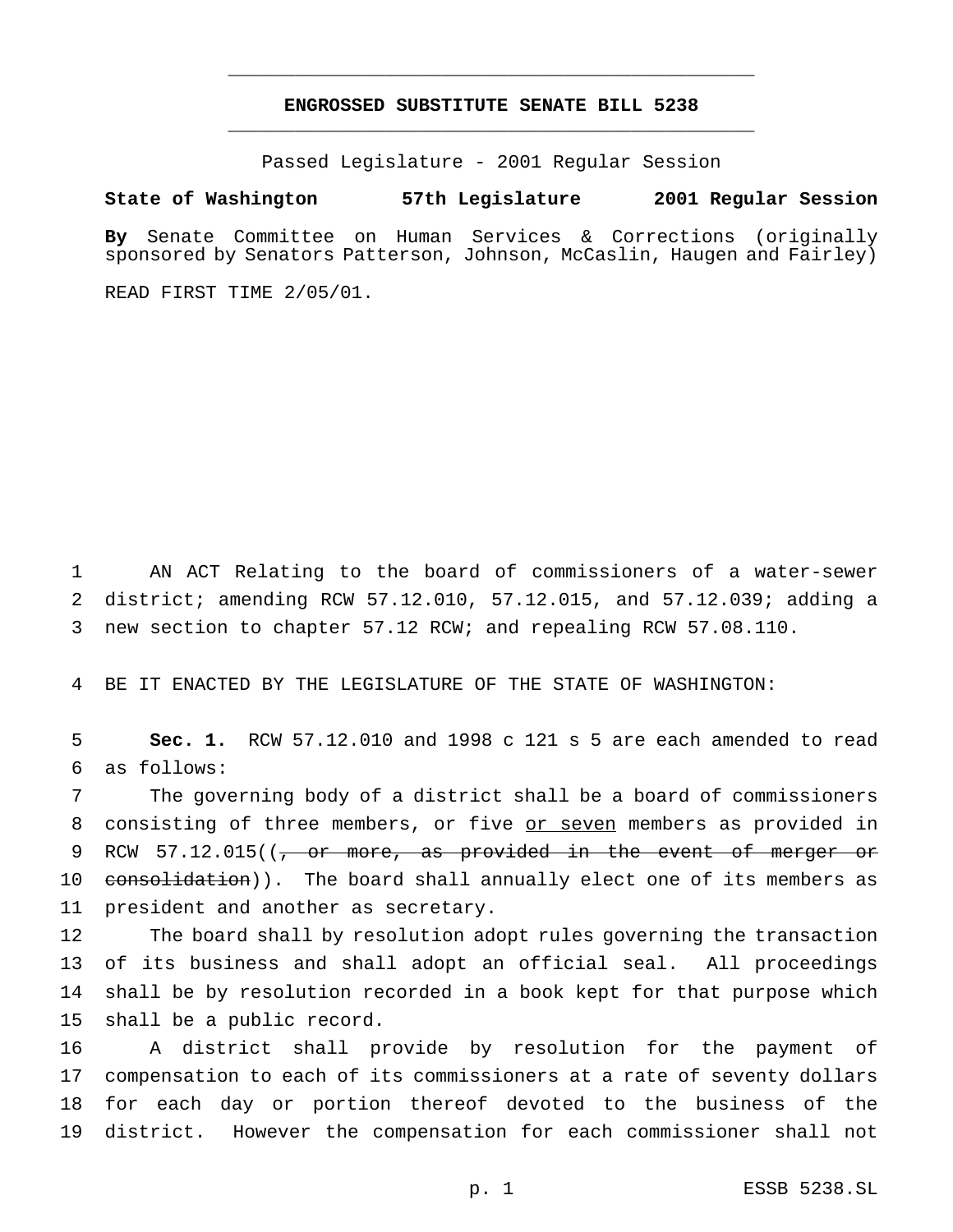exceed six thousand seven hundred twenty dollars per year. In addition, the secretary may be paid a reasonable sum for clerical services.

 Any commissioner may waive all or any portion of his or her compensation payable under this section as to any month or months during the commissioner's term of office, by a written waiver filed with the district at any time after the commissioner's election and prior to the date on which the compensation would otherwise be paid. The waiver shall specify the month or period of months for which it is made.

 No commissioner shall be employed full time by the district. A commissioner shall be reimbursed for reasonable expenses actually incurred in connection with district business, including subsistence and lodging while away from the commissioner's place of residence and mileage for use of a privately-owned vehicle at the mileage rate authorized in RCW 43.03.060.

 **Sec. 2.** RCW 57.12.015 and 1996 c 230 s 402 are each amended to read as follows:

 (1) In the event a three-member board of commissioners of any district with any number of customers determines by resolution that it would be in the best interest of the district to increase the number of commissioners from three to five, or if the board of a district with any number of customers is presented with a petition signed by ten percent of the registered voters resident within the district who voted in the last general municipal election calling for an increase in the number of commissioners of the district, the board shall submit a resolution to the county auditor requesting that an election be held. Upon receipt of the resolution, the county auditor shall call a special election to be held within the district, at which election a proposition in substantially the following language shall be submitted to the voters:

| 32 | Shall the Board of Commissioners of (name and/or number of |
|----|------------------------------------------------------------|
|    | 33 district) be increased from three to five members?      |
| 34 | Yes                                                        |
| 35 | NO                                                         |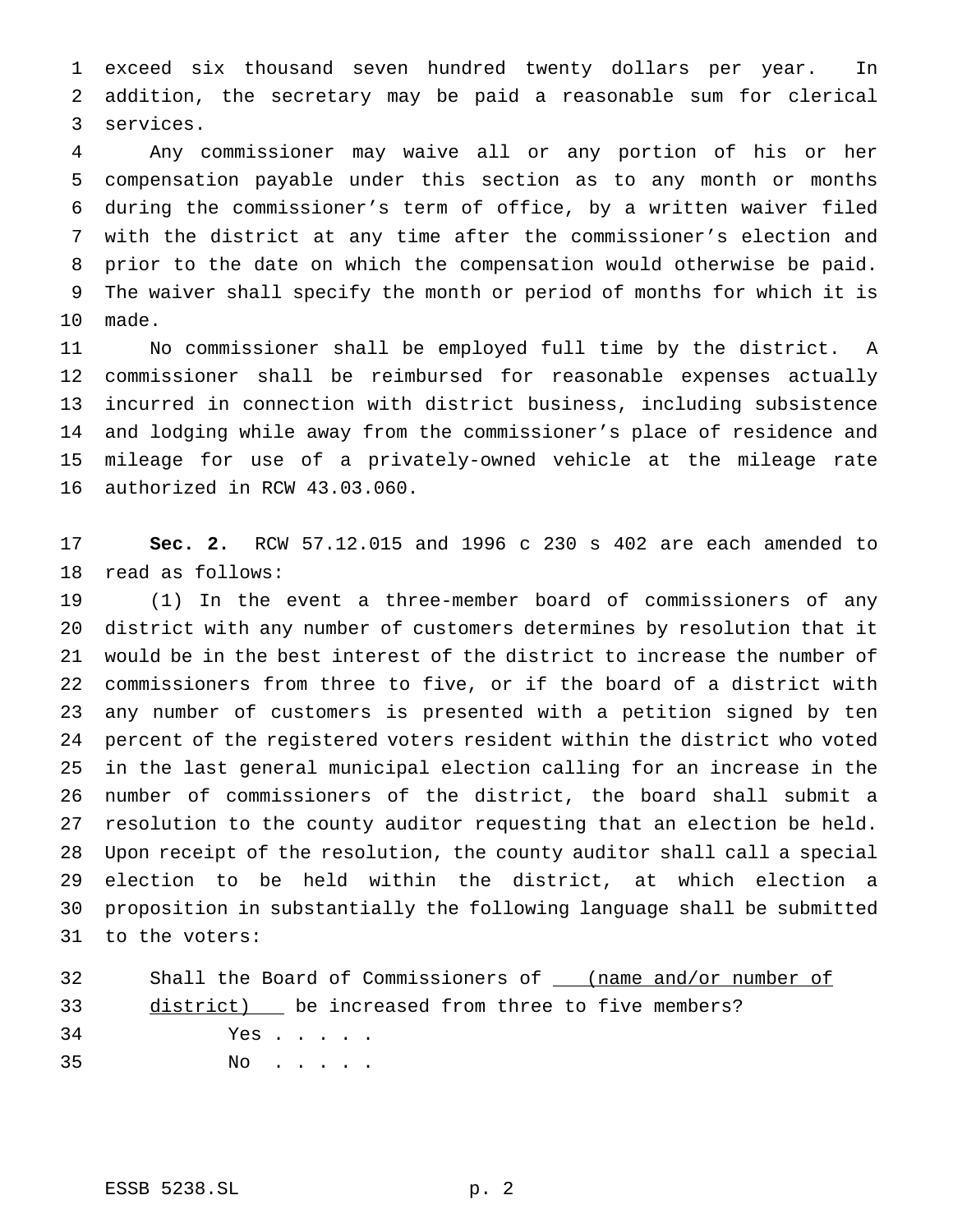If the proposition receives a majority approval at the election the board of commissioners of the district shall be increased to five members.

 (2) In any district with more than ten thousand customers, if a three-member board of commissioners determines by resolution that it would be in the best interest of the district to increase the number of commissioners from three to five, the number of commissioners shall be so increased without an election, unless within ninety days of adoption of that resolution a petition requesting an election and signed by at least ten percent of the registered voters who voted in the last municipal general election is filed with the board. If such a petition is received, the board shall submit the resolution and the petition to the county auditor, who shall call a special election in the manner described in this section.

15 (3)(a) In any district with more than twenty-five thousand customers, if a five-member board of commissioners determines by 17 resolution that it would be in the best interest of the district to 18 <u>increase the number of commissioners from five to seven, the number of</u> commissioners may be so increased without an election, unless within ninety days of adoption of that resolution a petition requesting an 21 election and signed by at least ten percent of the registered voters who voted in the last municipal general election is filed with the 23 board. If such a petition is received, the board shall submit the 24 resolution and the petition to the county auditor, who shall call a special election in the manner described in this section.

26 (b) In the event a five-member board of commissioners of any 27 district with more than twenty-five thousand customers determines by resolution that it would be in the best interest of the district to 29 increase the number of commissioners from five to seven, the board may submit a resolution to the county auditor requesting that an election 31 be held. Upon receipt of the resolution, the county auditor shall call a special election to be held within the district, at which election a proposition in substantially the following language shall be submitted to the voters:

| 35 | Shall the Board of Commissioners of (name and/or number of |
|----|------------------------------------------------------------|
|    | 36 district) be increased from five to seven members?      |
| 37 | Yes                                                        |
| 38 | No                                                         |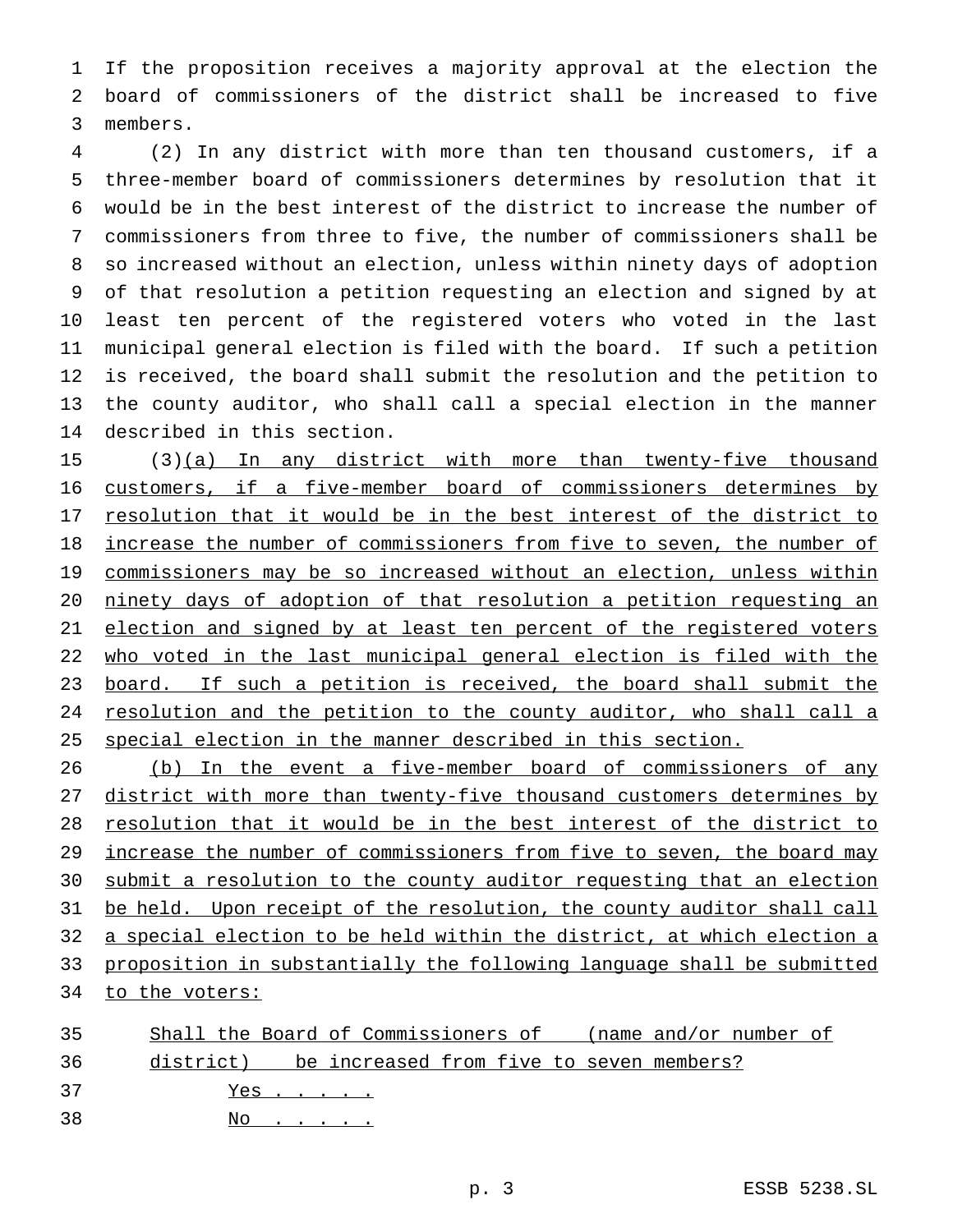1 If the proposition receives a majority approval at the election the board of commissioners of the district shall be increased to seven members.

 (4) The two additional positions created on boards of commissioners by this section shall be filled initially as for a vacancy, except that the appointees shall draw lots, one appointee to serve until the next district general election after the appointment, at which two commissioners shall be elected for six-year terms, and the other appointee to serve until the second district general election after the appointment, at which two commissioners shall be elected for six-year terms.

 NEW SECTION. **Sec. 3.** A new section is added to chapter 57.12 RCW to read as follows:

 (1) Except as provided in RCW 52.14.020, in the event a five-member or seven-member board of commissioners of any district determines by resolution that it would be in the best interest of the district to decrease the number of commissioners from five to three, or from seven to five, or in the event the board is presented with a petition signed by ten percent of the registered voters resident within the district who voted in the last general municipal election calling for such a decrease in the number of commissioners of the district, the board shall submit a resolution to the county auditor. Upon receipt of the resolution, the county auditor shall call a special election to be held within the district at which election the following proposition shall be submitted to the voters substantially as follows:

26 Shall the board of commissioners of (name and/or number of 27 district) be decreased from (five/seven) members to (three/five) members?

 Yes . . . 30 No . . .

 If the district has commissioner districts, the commissioners of the district must pass a resolution, before the submission of the proposition to the voters, to either redistrict from five commissioner districts to three commissioner districts, or from seven commissioner districts to five commissioner districts, or eliminate the commissioner districts. The resolution takes effect upon approval of the proposition by the voters.

ESSB 5238.SL p. 4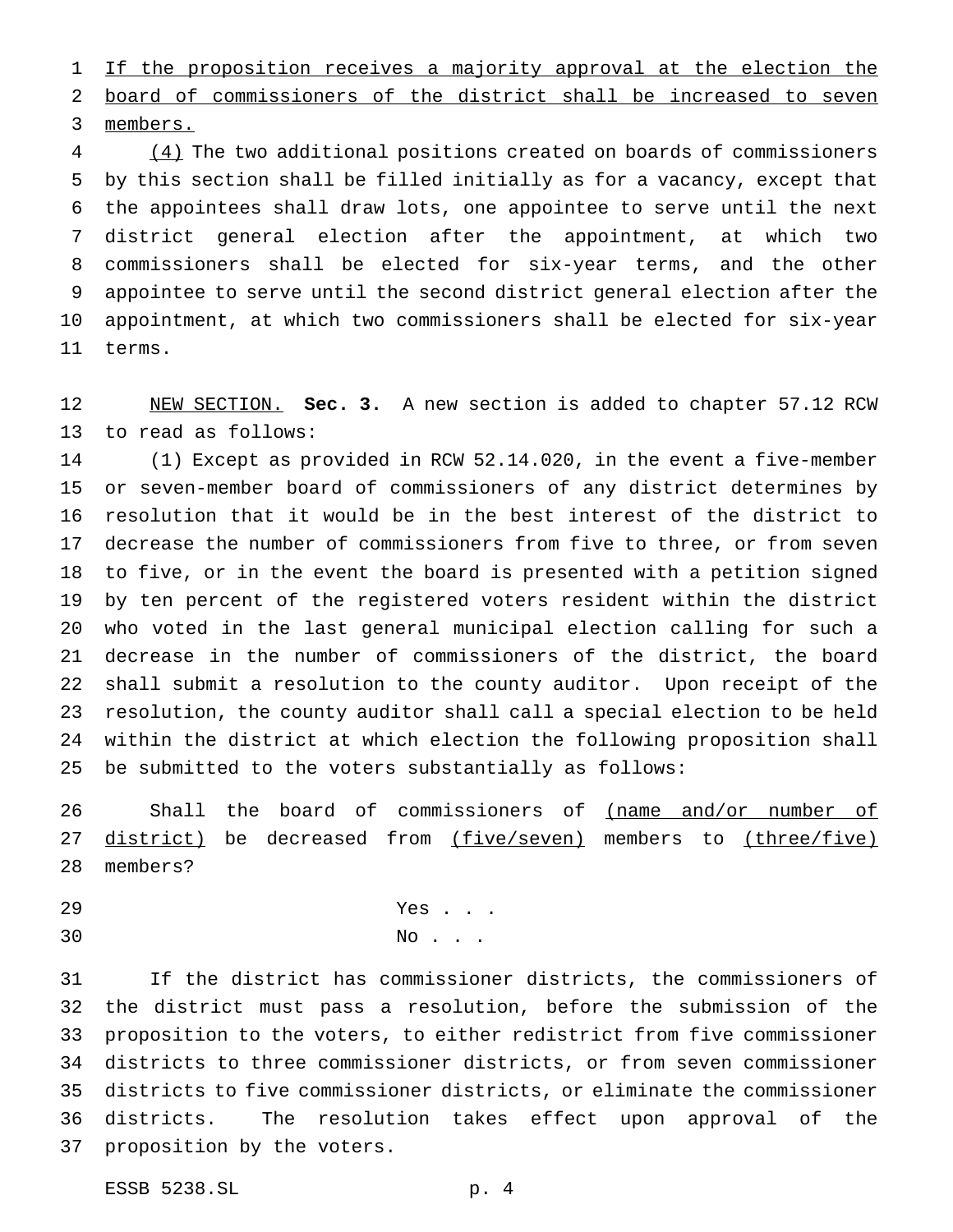If the proposition receives a majority approval at the election, the board of commissioners of the district shall be decreased to three or five members.

 (2) The number of members on the board of the district shall be reduced by one whenever a commissioner resigns from office or a vacancy otherwise occurs on the board, until the number of remaining members is reduced to the number of members that is chosen for the board eventually to have. The reduction of membership on the board shall not be considered to be a vacancy that is to be filled until the number of remaining members is less than the number of members on the board that is chosen for the board eventually to have.

 (3) At the next three district general elections after the reduction is approved, the number of commissioners for the district that are elected shall be as follows, notwithstanding the number of commissioners whose terms expire:

 (a) In the first election after the reduction, only one position shall be filled.

(b) In the second election, one position shall be filled.

 Thereafter, the commissioners shall be elected in the same manner as prescribed for such districts of the state.

 **Sec. 4.** RCW 57.12.039 and 1996 c 230 s 404 are each amended to read as follows:

 (1) Notwithstanding RCW 57.12.020 and 57.12.030, the board of commissioners may provide by majority vote that subsequent commissioners be elected from commissioner districts within the district. If the board exercises this option, it shall divide the 27 district into three,  $((\theta \hat{r}))$  five, or seven if the number of commissioners has been increased under RCW 57.12.015, commissioner districts of approximately equal population following current precinct and district boundaries.

 (2) Commissioner districts shall be used as follows: (a) Only a registered voter who resides in a commissioner district may be a candidate for, or serve as, a commissioner of the commissioner district; and (b) only voters of a commissioner district may vote at a primary to nominate candidates for a commissioner of the commissioner district. Voters of the entire district may vote at a general election to elect a person as a commissioner of the commissioner district.